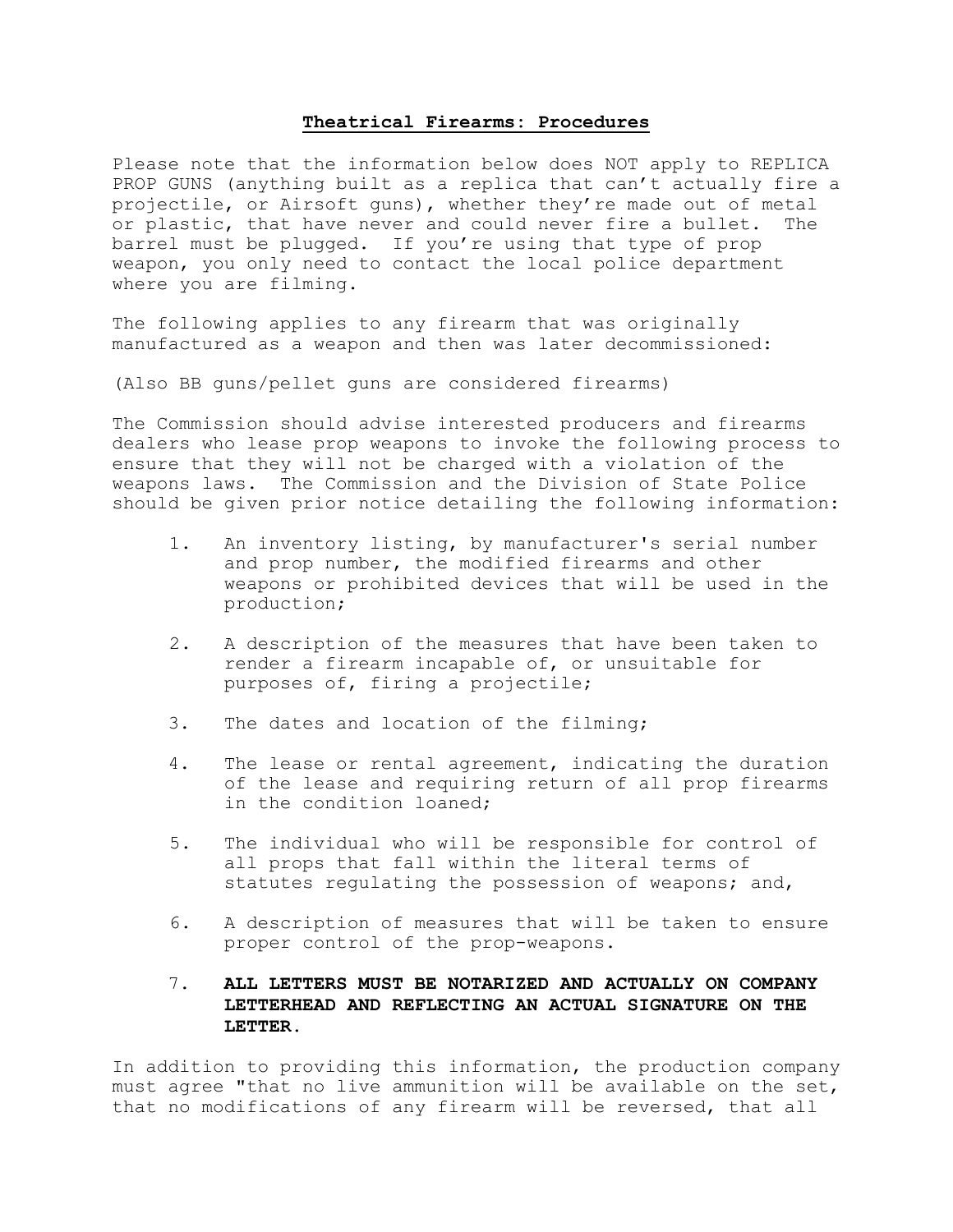firearms will be transported in a manner consistent with federal law, 18 U.S.C.A. 926A, and that they will notify the Division and local law enforcement officials in the event a prop weapon is lost, stolen, or not returned." Both the notice and the production company's written statement acknowledging agreement to the conditions set forth above must be signed and notarized.

Upon receipt of the information the Commission will provide notice to appropriate county and local law enforcement authorities and assist the production company in obtaining any local permits or authorization that might be required.

Contact: Lieutenant Steve Mazzagatti 609-882-2000 ext. 6619 Lpp5297@gw.njsp.org

> Firearms Investigation Unit Main Number 609-882-2000 ext. 2060

The State Police Firearms Investigating Unit, are the people to contact should there be any further questions or problems. **A letter, like below, must be mailed to them.** Email will not suffice.

Sample Letter

December 12, 2019

Lieutenant Steve Mazzagatti Unit Head for Firearms Investigation Unit New Jersey State Police Firearms Investigating Unit P.O. Box 7068 West Trenton, NJ 08628

Dear Lieutenant Steve Mazzagatti:

(Film Company) would like to perform in the State of New Jersey several scenes using prop firearms. Accordingly, please find the following information in connection with the requirements of the New Jersey State law.

- 1. (quantity of guns) (type of gun) (serial number of gun) i.e. 1 Baretta 92 revolver Serial #0685462
- 2. (modifications to firearms and approval) i.e. "The props have been permanently altered pursuant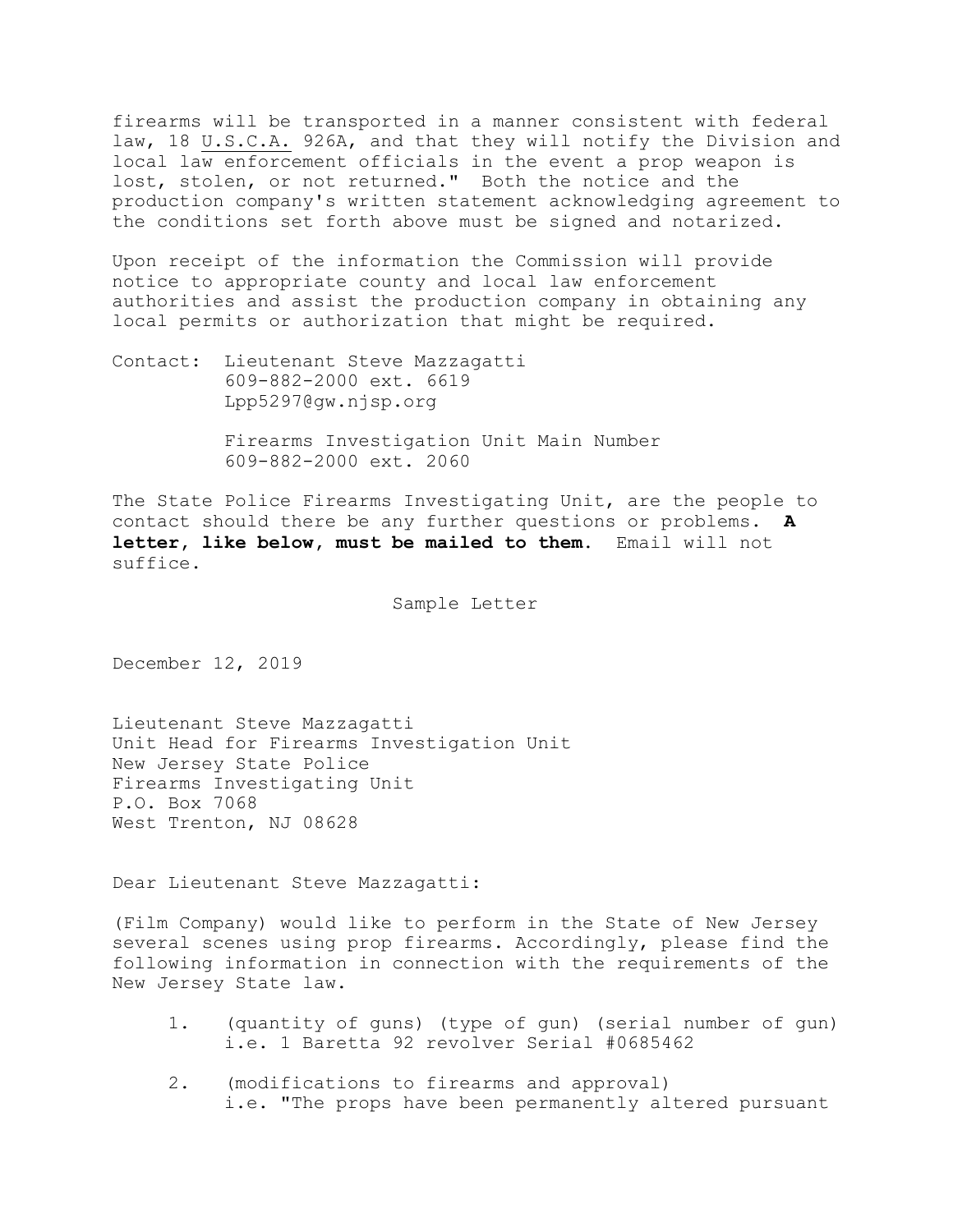to standards for the NYCPD Ballistics Department which has inspected and approved the alterations. The barrels of the guns have a metal tube with a diameter smaller than the actual barrel. This prevents an actual projectile from being propelled through the barrel."

- 3. (Dates and locations of the production) i.e. Saturday, November 19, 1994 Liberty Industrial Park.
- 4. (attached invoice)
- 5. (safety precautions/names of individual(s) responsible for weapons/the propmaster's name and address and phone number must be listed here.)

John Smith, Propmaster 123 Anywhere Street Anytown, USA 212-555-5555 (home and office)

"The props shall be kept in a locked box off set at all times when not in use and kept separate from any blank ammunition. Further, the Property Master and Special Effects Coordinator shall handle the props at all times except as specifically required for use by an actor within a scene. Finally, no live ammunition shall be kept anywhere on or near the set and appropriate safety gear will be used as necessary (eg. ear plugs, face shields, lexan sheets.)

(Film Company) guarantees that "No live ammunition will be available on the set, that no modifications of any firearm will be reversed, that all firearms will be transported in a manner consistent with federal law, 18 U.S.C.A. 926A, and that we will notify the Division and local law enforcement officials in the event a prop weapon is lost, stolen, or not returned."

Sincerely,

Joe Props, Property Master

(signature of Property Master and, or, Special Effects